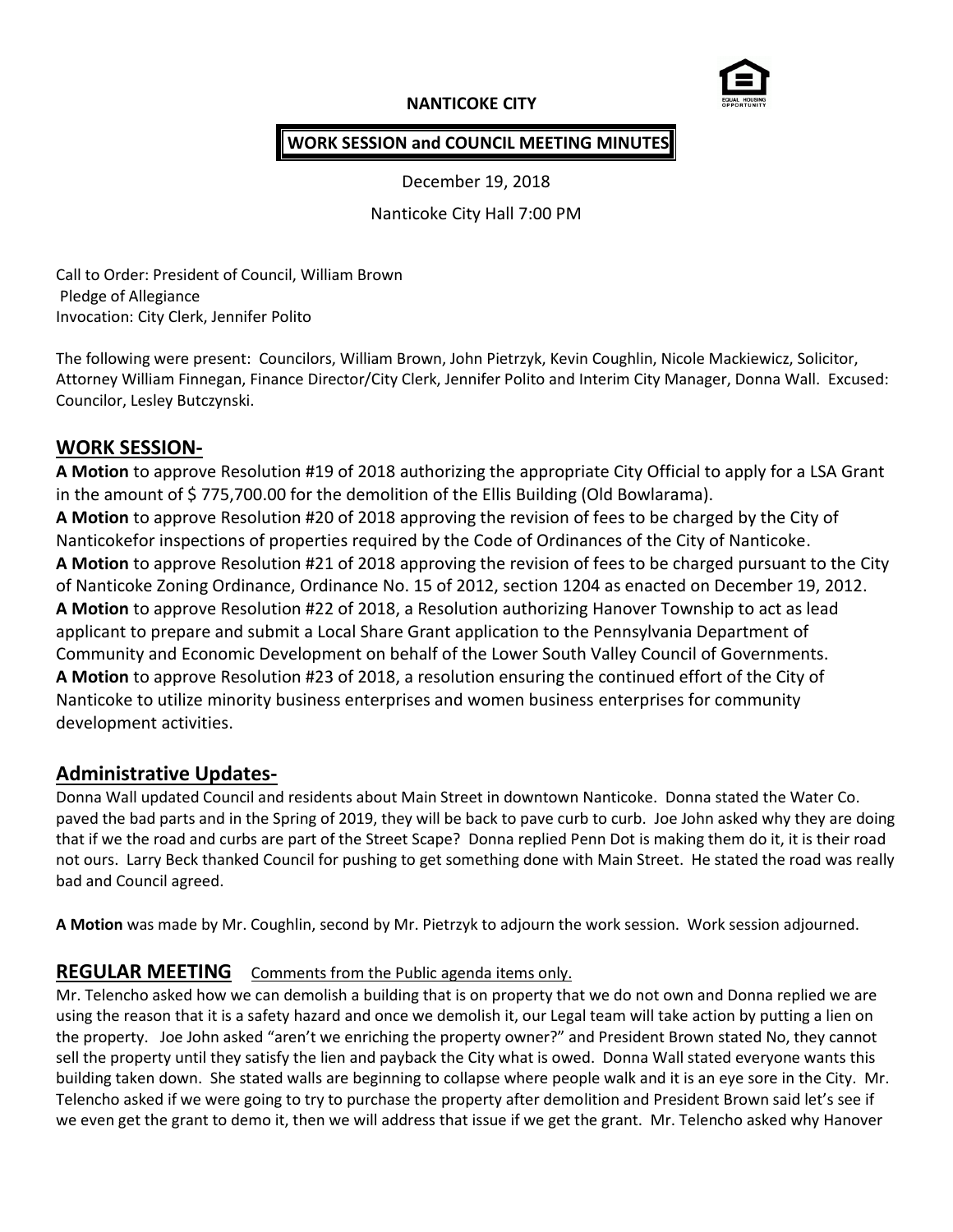Township is applying for the COG's LSA Grant when Ashley Borough did it last year. President Brown asked the COG's Treasurer, Jennifer Polito, to explain and she stated all of the seven members are taking turns applying each year. She stated Nanticoke City did it first and then Ashley and now Hanover. This will keep rotating so not only one member has the burden of applying for the grant, Jennifer replied. Joe John asked that Council to read the resolutions that are on the agenda to explain more about them particularly Resolutions 20 & 21 this evening. President Brown explained the two resolutions and read them to the audience.

## **Old Business**

None

# **New Business**

A **Motion** to approve the December 5, 2018 meeting minutes was made by Mr. Pietrzyk, second by Mr. Coughlin. Motion carried.

A Motion to approve payment of the bills in the amount of \$308,281.13 (Payroll \$105,790.20 and Payables \$203,493.93) was made by Mrs. Mackiewicz, second by Mr. Pietrzyk. Motion carried.

**A Motion** to approve Resolution #19 of 2018 authorizing the appropriate City Official to apply for a LSA Grant in the amount of \$775,700.00 for the demolition of the Ellis Building (Old Bowlarama) was made by Mr. Coughlin, second by Mr. Pietrzyk. Motion carried.

**A Motion** to approve Resolution #20 of 2018 approving the revision of fees to be charged by the City of Nanticokefor inspections of properties required by the Code of Ordinances of the City of Nanticoke was made by Mrs. Mackiewicz, second by Mr. Coughlin. Motion carried.

**A Motion** to approve Resolution #21 of 2018 approving the revision of fees to be charged pursuant to the City of Nanticoke Zoning Ordinance, Ordinance No. 15 of 2012, section 1204 as enacted on December 19, 2012 was made by Mr. Pietrzyk, second by Mrs. Mackiewicz. Motion carried.

**A Motion** to approve Resolution #22 of 2018, a Resolution authorizing Hanover Township to act as lead applicant to prepare and submit a Local Share Grant application to the Pennsylvania Department of Community and Economic Development on behalf of the Lower South Valley Council of Governments was made by Mr. Coughlin, second by Mr. Pietrzyk. Motion carried.

**A Motion** to approve Resolution #23 of 2018, a resolution ensuring the continued effort of the City of Nanticoke to utilize minority business enterprises and women business enterprises for community development activities was made by Mrs. Mackiewicz, second by Mr. Coughlin. Motion carried.

## **COMMENTS FROM THE PUBLIC –**

**Mr. Telencho** wanted an update on the New Fire Truck. He asked why five of our firemen were flown to Florida to inspect the truck and who paid for it, the City? President Brown asked Fire Chief, Kevin Hazleton to answer Mr. Telencho's questions. Chief Hazleton replied the Company we purchased the truck from paid for four of us to go down and do a final inspection. There is no cost to the City, Chief Hazleton replied. Mr. Telencho then asked when is it coming and how is getting here, by Rail? Chief Hazleton replied it will not be here until after the holidays and they drive it to the local dealer in Lock Haven and then to our Fire Company. Mr. Telencho asked if there will be a "show and tell". Chief Hazleton replied yes, we will have something to show off the truck because it has been a long time coming. Mr. Telencho asked Council why we cannot put a garbage can down by the Bus Kiosk by CVS. He stated it is filled with garbage. President Brown said we do not own that property, the Library does. Joe John stated if they will not put a garbage can there, fine them. President Brown stated we will look into a solution.

**Larry Beck** wanted to make Council aware that some of the snowflakes in town are not lit on Market Street. He asked if the DPW Department tested them before hanging them. Councilor Nicole Mackiewicz asked where exactly are we talking about and Larry stated by Rite Aid and Carol's Florist. Mrs. Mackiewicz stated she asked the DPW Department personally, why some of the snowflakes are not working and were they tested. The DPW Road Master, Frank Marcinkowski, was present this evening so he commented on this issue. Frank stated they snowflakes were all tested and working before they were hung. Some of the polls have rust issues which is causing electrical issues to the polls.